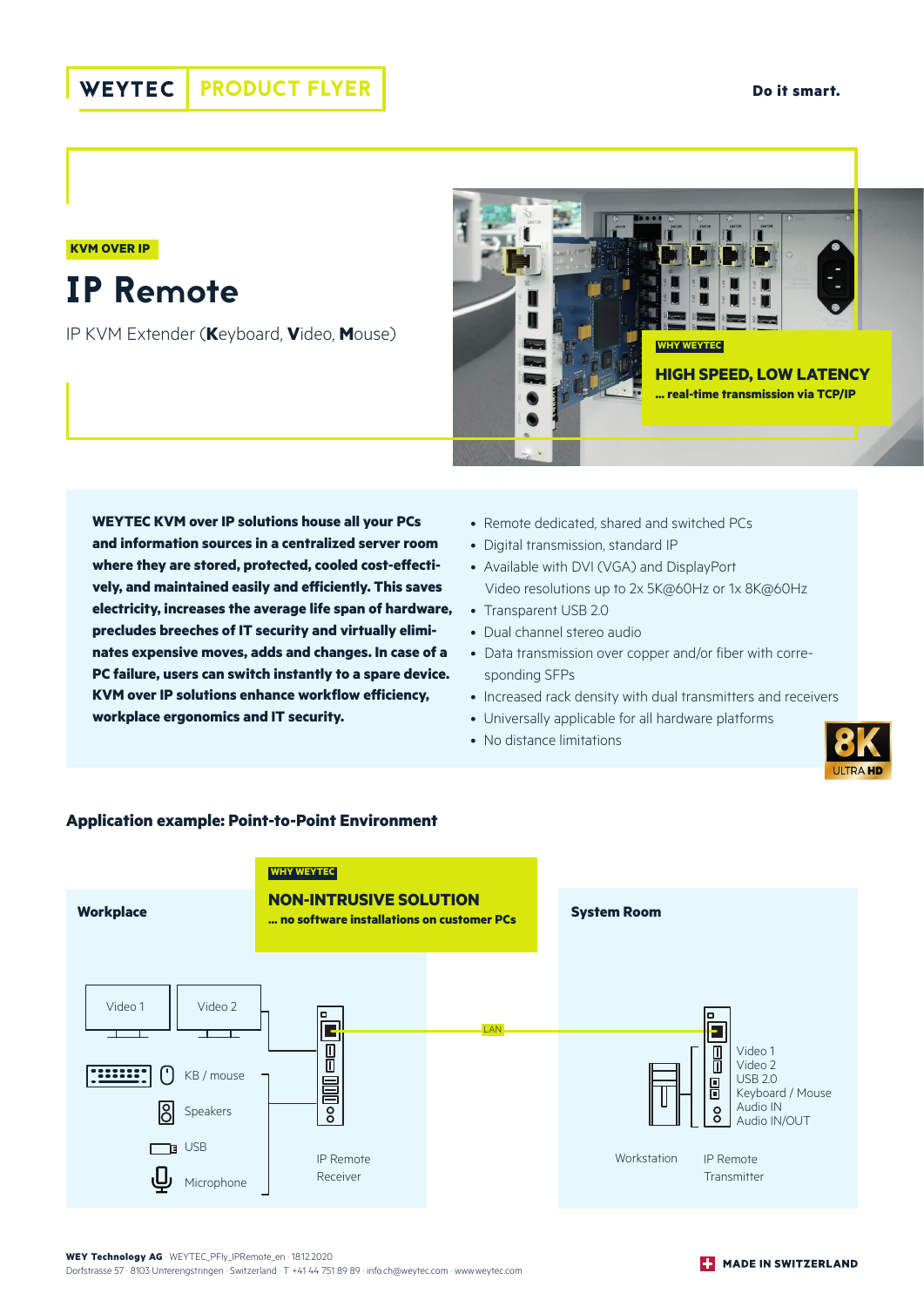## **WEYTEC**

**Do it smart.**